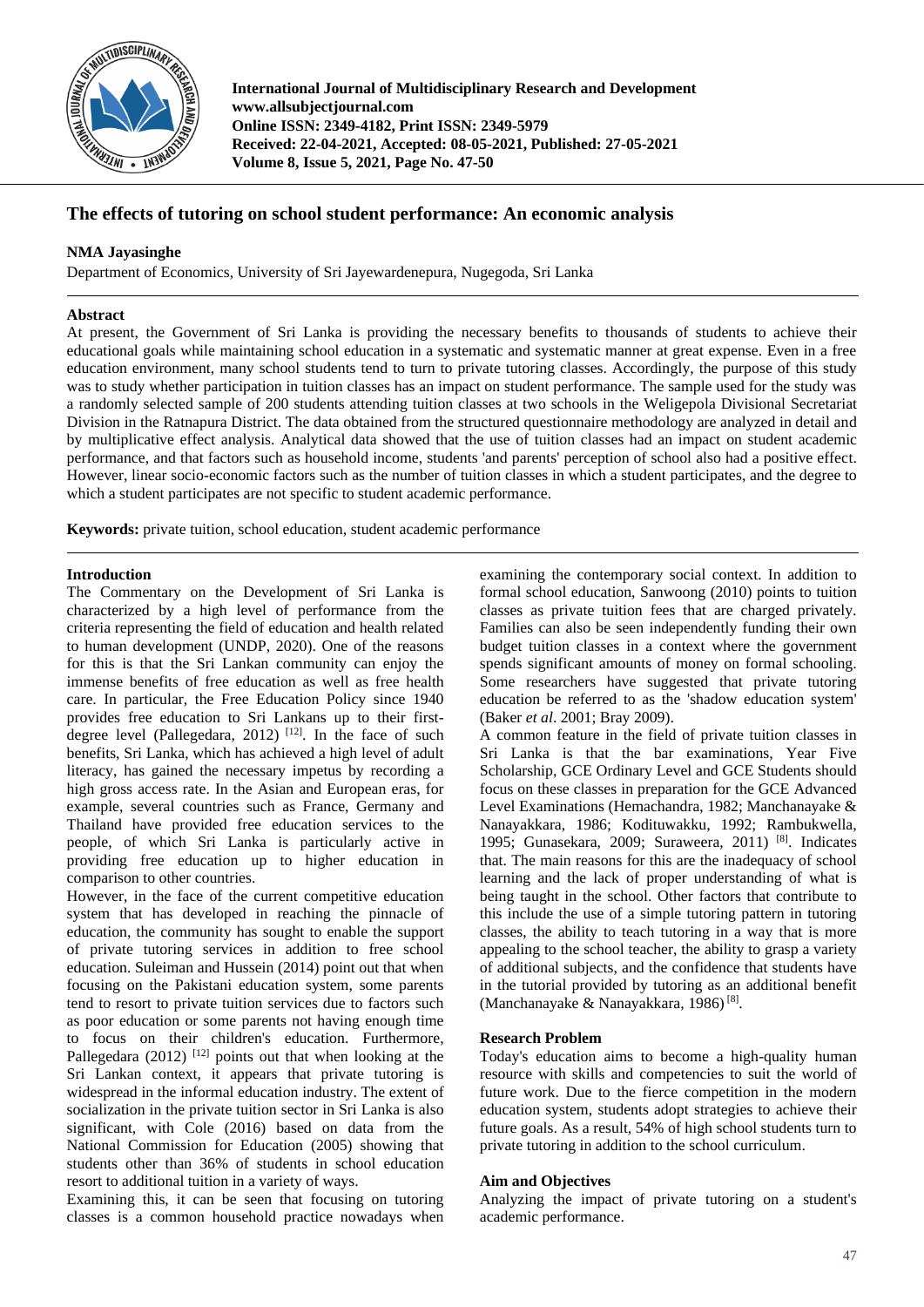- 1. Identify the place of private tuition service in the modern Sri Lankan education system.
- 2. Identify the tendencies of students to turn to private tutoring classes.
- 3. Estimating the impact of private tutoring on student academic performance.

### **Literature Review**

According to Manchanayake  $(1986)$ <sup>[8]</sup>, if income gradually increases, the amount that can be spent on tuition will gradually increase. Therefore, increasing income is a high priority for attending tuition classes. Since tuition is charged for private tuition classes, a certain percentage of the income must be spent on it. Jagdish (1973) [7] research on education tuition and income status has shown that improving education facilities creates a better workforce and that the impact of income on quality education is high. The specialty here is also to emphasize that enhancing education has a positive impact on student performance. This implies that tuition education also affects students' performance. Accordingly, certain changes in the income distribution of a country can affect the quality of education in that country and affect the accumulation of human capital in the economy. In this way, previous studies conducted in various countries can analytically examine how the factors of household income affect the use of tuition classes (Hasing, 1996; Sarah, 2002).

Student participation in tuition classes exists because of the impact it has on their education. Here tuition education should have some effect on the results of the students. It can be positive or negative, but there is always the prospect of positive outcome growth in students. Thus, the cost of tuition can be an important factor in focusing on the factors that influence student participation in tuition classes. Hooker and Warren  $(2001)$ <sup>[6]</sup> points out that tuition classes are expensive, but students participate in them.

When inquiring about student participation in tuition classes and the impact it has on academic performance, the nature of the tutor teacher can be cited as a major factor influencing students' involvement in tuition classes. Pathmasiri (1991) explores how the nature of the tuition teacher affects the use of tuition classes by students through his research on how private tutoring affects school learning. This indicates that students are reluctant to attend tuition classes due to deficiencies in the teaching of school teachers and that students are skeptical that the school teacher will cover the curriculum properly. Accordingly, he emphasizes that students use tuition classes in the belief that the teacher will support their learning rather than the school. There is a connection between the role of the teacher who teaches and the participation of the students in it (Helena, 2000).

When examining the impact of tutoring on student outcomes, it is important to note how much time students spend on tutoring. At present, the tuition class system is widespread in Sri Lanka as well as around the world, and it has been confirmed through various researches in the field of tuition classes and this tuition class pattern is carried out in different mediums and in different methods. Here the timing of these classes can be identified as an important factor. That is, it is important to find out how long the student stays in tutoring classes and how it affects his results, as well as whether the length of stay in tuition classes varies by grade or year, or whether it remains the same.

Parents are a group of people who try to maximize utility by following clear values and preferences and always behaving rationally in order to achieve their children's educational goals. Based on data from a sample of 1,500 students from ten private and public schools in Alberta, Canada, the study focuses on tutoring classes that focus on parents' knowledge, values, and beliefs about the negative or positive impact of school on education (Bosetti, 2007)<sup>[2]</sup>.

### **Methodology**

This research is compiled by school children in the Weligepola Education Division of the Balangoda Education Zone in the Ratnapura District of the Sabaragamuwa Province. Accordingly, 200 students representing Year 11 private tuition classes in 02 schools belonging to the 1AB and 1C grades of the Weligepola Education Division were randomly selected. Preliminary data were collected from a sample survey of 200 students using a structured questionnaire. There are two stages in data analysis. That is, as detailed analysis and economics analysis. Descriptive Analysis Descriptive data analysis tools such as tables, graphs, diagrams, percentages, quantitative values, mode, median, median, standard deviation were used to present and analyze the data obtained from the survey using descriptive methods. Student academic performance was estimated by assuming that the correct answers given to a short question paper given to students covering basic knowledge of core subjects were the marks they earned. The student academic performance function was estimated by treating those scores as student academic performance.

$$
SAP = f(X_1, X_2, \dots, X_n)
$$

Where,  $X_1$  = Income "  $X_{2}$  Gender"  $X_3$  = Participation in tuition classes"  $X_4$  = Cost of tuition"  $X_5$  = students 'opinion about the school and  $X_5$  = Parents' opinion about the school



**Fig 1:** Students' and Parents' Opinion On School Education

#### **Results and Discussion**

In the sample of 400 students, 60% of the students and 75% of them are engaged in tuition classes. The remaining 40% were students and 85% of them went on to tuition classes. Also, in terms of household income of the sample students, the highest number (52%) are low income earners and 18% are highest income earners. Estimated indicators to identify the opinion of students as well as parents about the school show that the majority (65%) of the students and the majority (59%) of the parents are of a neutral opinion and do not have a strong belief in them. They are focused on school work to meet existing exam criteria.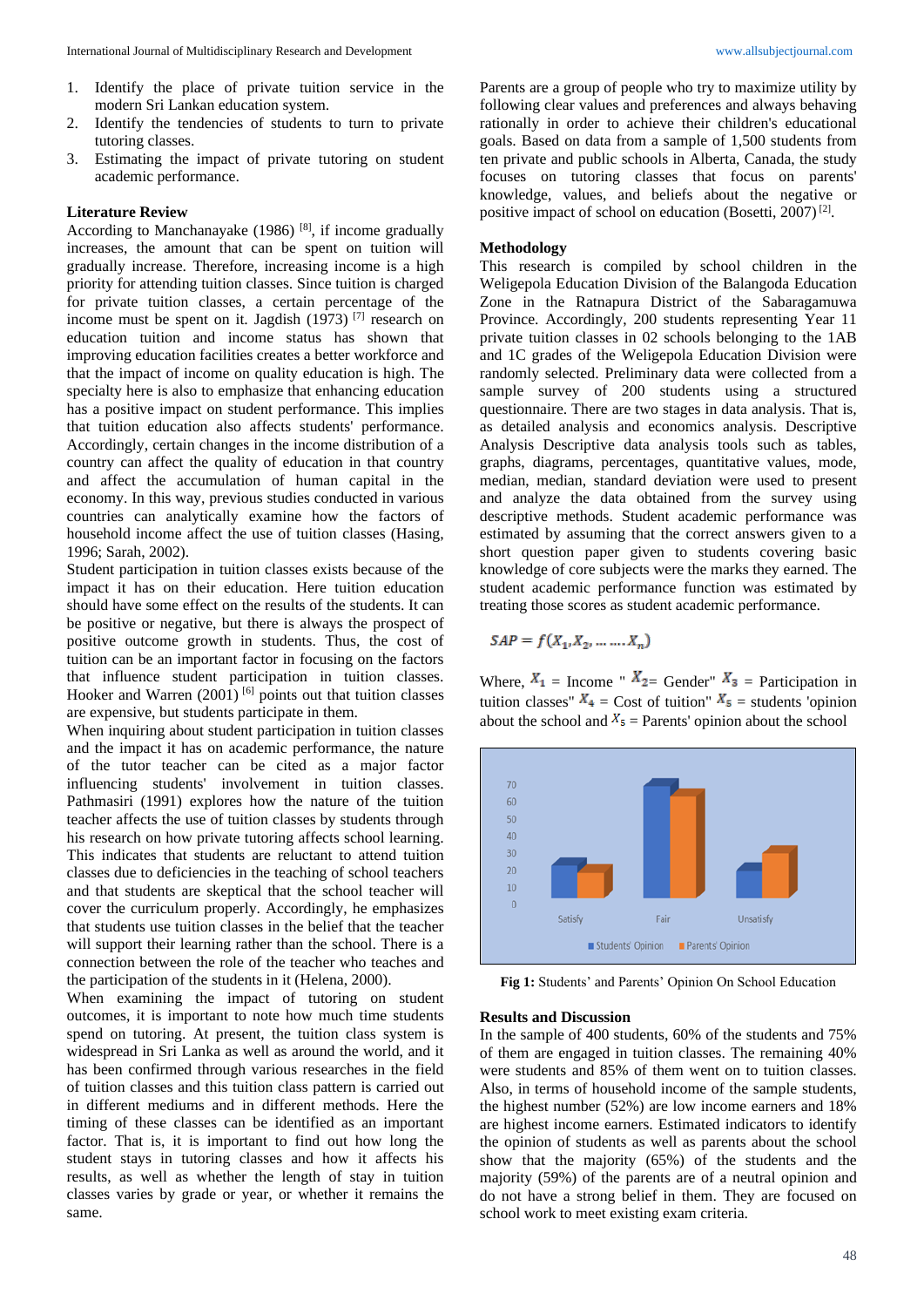There should be a suitable home environment for children who are engaged in academic activities. It will lead to higher performance. Therefore, the home study environment was analyzed based on the answers given to the questions 'Have a unique place for study and there is a free environment' to identify whether there is a suitable study environment in the home. 45% of the students are studying in a suitable study environment and 20% of the students are studying in a suitable study environment.

Studying at the results shown in Table 01, it is clear that

with student academic performance, factors such as household income, tuition class participation, tuition cost, students 'perception of school, and parents' perception of school are statistically significant. Furthermore, in terms of household income, there is a positive relationship with student performance, which means that income is a priority in funding investments to enhance students' academic performance. It is also important to note that high-income households find it easier to make financial investments for their children.

| <b>Table 1:</b> Results of the estimated model |
|------------------------------------------------|
|------------------------------------------------|

|                   | <b>Unstandardized Coefficients</b> |                   | <b>Standardized Coefficients</b> |          |       |
|-------------------|------------------------------------|-------------------|----------------------------------|----------|-------|
|                   |                                    | <b>Std. Error</b> | <b>Beta</b>                      |          | Sig.  |
| (Constant)        | 140.311                            | 10.155            |                                  | 13.817   | 0.000 |
| Income            | 4.132                              | 1.235             | 0.232                            | 3.346    | 0.001 |
| Gender            | $-2.988$                           | 2.488             | $-0.076$                         | $-1.201$ | 0.233 |
| Number of PT      | $-3.056$                           | 2.153             | $-0.117$                         | $-1.419$ | 0.159 |
| Tuition           |                                    | 0.001             | 0.016                            | 0.21     | 0.075 |
| Cost of Tuition   | 11.193                             | 6.151             | 0.832                            | 1.82     | 0.072 |
| Students' Opinion | 3.637                              | 0.666             | 0.469                            | 5.464    | 0.000 |
| Parents' Opinion  | 9.112                              | 6.324             | 0.659                            | 1.441    | 0.002 |

**Source:** Author constructed based on the sample survey, 2020

However, parents 'and students' perceptions of school, as well as their emphasis on student performance, indicate that they are moving toward tutoring in anticipation of higher performance. It also implies that students are paying more attention to tuition classes that provide more knowledge than school education. Thus, the importance of tuition education to the general education machinery of the economy is gradually increasing and should be taken into consideration in the formulation of educational policies.

The relationship between the cost of tuition and the student performance was also analyzed. However, it was found that there was no correlation between the monthly cost of tuition and the number of tuition classes per student. But nowadays students as well as parents spend a lot of money every month on tuition classes. It is clear from this that the expenditure incurred alone does not affect the performance of the students. Also, the factor of excellence was considered in the analysis of the impact on student performance due to attending tuition classes. Accordingly, it can be concluded that attending tuition classes does not make a difference in performance due to gender inequality.

### **References**

- 1. Agrawal AN, Lal K. Economics of Development and Planning, Vikas Publishing house: New Delhi, 1997.
- 2. Bosetti L. Determinants of school choice: understanding how parents choose elementary schools in Alberta*,* Journal of Education Policy, 2007. Available From: https://www.tandfonline.com/doi/abs/10.1080/0268093 042000227465 (Accessed 12 August 2020)
- 3. Chambers R. The Rural Development priority to the poor. (M. Azkiya, Trans.). Tehran, Iran: University of Tehran Press, 2009.
- 4. Chukwubudom CJ. 'Impact of Human Capital Development on Poverty Reduction in Nigeria', Munich Personal RePEc Archive*,* Paper No.74696, 2016.
- 5. Ejere SI. 'Human Capital Formation as Catalyst for National Development: Nigeria in Perspective'.

International Business and Management, 2011, 2(2).

- 6. Hooker RS, Warren J. A Comparison of Physician Assistant Programs by Tuition Costs, The Journal of Physician Assistant Education, 2001, 12(1). DOI: 10.1097/01367895-200107000-00001
- 7. Jagdish B. Education, class structure and income equality, World Development, Cambridge, Mass, 1973, 1(5). https://core.ac.uk/download/pdf/161442865.pdf
- 8. Manchanayake A, Nanayakkara GLS. An enquiry into students in government secondary schools obtaining tuition, Curriculum development centre, Colombo, Sri Lanka, 1986.
- 9. Nagenahiru Foundation. (n.y.). Poverty in Sri Lanka. [Online].: Available from: http://nagenahiru.org/ poverty-in-sri-lanka/ (Accessed 12 August 2020)
- 10. Okojie CEE. 'Human Capital Formation for Productivity Growth in Nigeria'. The Nigerian Economic and Financial Review, 1995, 1(1).
- *11.* Padmasiri. Impact of Private Tuition Classess on School Education*,* 1991.
- 12. Pallegedara A. Demand for private tutoring in a free education country. The case of Sri Lanka, SSRN Electronic Journal, 2012. DOI: 10.1504/IJEED. 2012.052321
- 13. Raiesi I, Raiesi M. Investigating and Analyzing of Deprivation Trap in Rural Settlements (Case Study: Qasreqand County). Journal of Research and Rural Planning, 2017:5(4):175-185. https://doi.org/10.22067/ jrrp.v5i4.55146
- 14. Semasinghe WM. 'Poverty incidence in Sri Lanka: Overview, trends, challenges and opportunities', Journal of Humanities and Social Sciences, 2014. DOI: 10.11648/j.hss.20140205.12.
- 15. Weeraratne B. Profile of Urban and Rural Population in Sri Lanka: Alternative Estimates. Downloadable Datasheet. [Online].: Institute of Policy Studies, 2017. Available from: https://www.ips.lk/wpcontent/uploads/2017/12/Education.pdf (Accessed 12 August 2020)
- 16. World Bank. PART I: Understanding Poverty in Sri